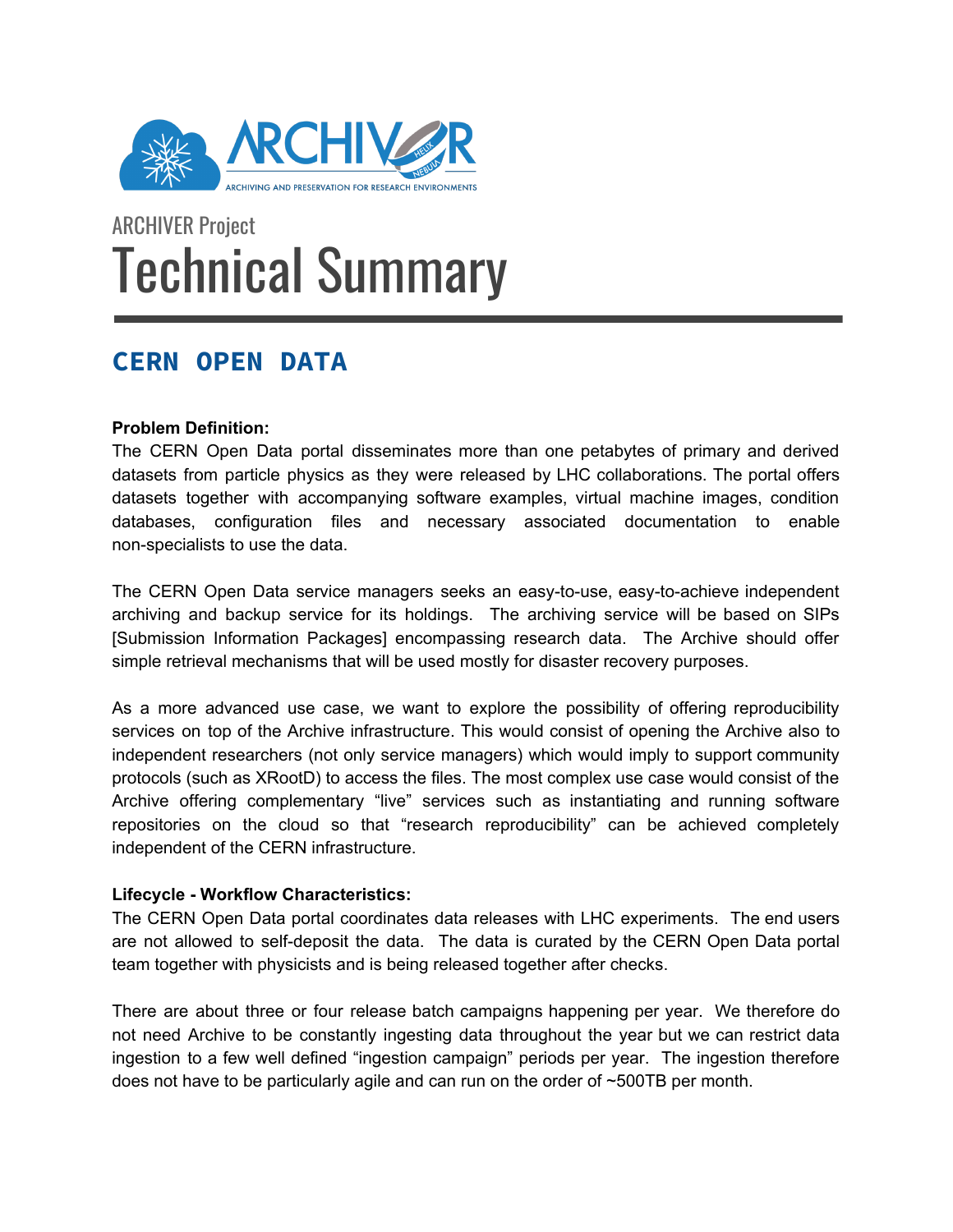Due to the open nature of the data assets, it is possible to think of both a "push" scenario (where the CERN Open Data portal would initiate deposits into the Archive) and a "pull" scenario (where Archive would periodically crawl CERN Open Data portal for new content). The ingestion can happen over any protocol such as HTTP.

The recall of the data from the archive is rare. The recall may happen on demand by the Service Manager in order to replace a defect file in the portal. The end users won't have access to the Archive. In case of data recall by the Service Manager, the full dataset unit will be downloaded from the archive, although it would be preferable to be able to access one particular file from the dataset. Note that one dataset can be several Terabytes big and can consist of several thousands of files of the Gigabyte size. In the case of a data loss of one file on the CERN Open Data portal, the size of which would be typically  $\sim$ 4 GB, we would like to fetch from the Archive the given file only, and not the full dataset of  $\sim$ 4 TB size.

#### **Layer 4 Features based on Remote Object Storage and Software Reproducibility**

For the advanced use case we are looking at offering some "reproducible" services on top of the Archive. This notably concerns running additional services on top of the data storage in order to be able to run example analyses using non-CERN infrastructure.

The CERN Open Data portal disseminates Virtual Machine images that use CernVM File System to serve the software and condition database during analysis runtime.

The CernVM File System provides a scalable, reliable and low-maintenance software distribution service. It was developed to assist High Energy Physics collaborations to deploy software on the worldwide-distributed computing infrastructure used to run data processing applications. CernVM-FS is implemented as a POSIX read-only file system in user space. Files and directories are hosted on standard web servers and mounted in the universal namespace /cvmfs.

As CernVM-FS can use S3 protocol for storage, we want to explore three possibilities:

- (a) use CernVM-FS servers at CERN but with its S3 backend storage run via external infrastructure
- (b) run CernVM-FS servers completely in an external service (such as cvmfs.example.com)
- (c) allow end users to run examples of open data analyses via VMs or containers residing in external infrastructure

This would ensure the reusability of open data as all of the data, code, compute environments, and example analyses will run independently of the original CERN cloud platform.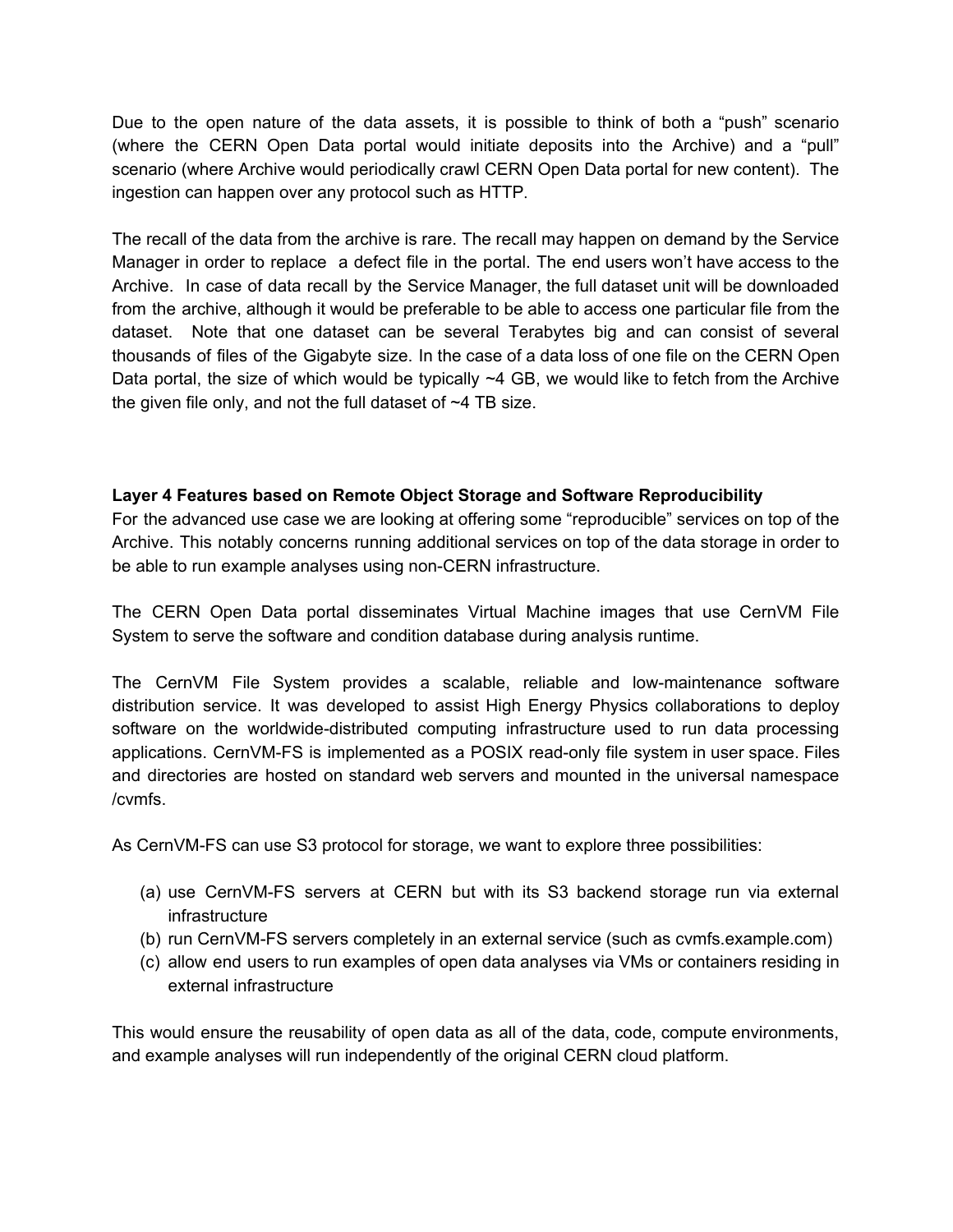#### **Authentication and Management Functions:**

The authentication needs of the CERN Open Data portal use case are minimal, because all the data are fully public and do not require any special access control. The only person allowed to deposit data to the Archive is the Service Manager. However, Federated IAM becomes essential for the case of research reproducibility on public infrastructure.

Due to the particular nature of research data material, the Archive does not have to process the deposited material in any special way beyond the usual conformance tests and fixity checks. It would be useful to have periodic reports of any data management processes and activities happening in the Archive.

#### **Data and Metadata Characteristics:**

There are about 10'000 bibliographic records consisting of 600'000 files of the total size 2 PB stored in the portal. The formats vary from ROOT files for primary datasets through H5 files for data science applications up to CSV files for simplified datasets.

The data is packaged in the form of datasets. A typical dataset size is of the order of 3 TB. One dataset typically contains about 3000 files. Each individual file is of the order 3 GB size. The individual files can be smaller or larger but do not usually exceed 5 GB.

The software is provided in various formats, usually packaged in zip files. The software can be Python or C++ files. The software can be preserved in a tarball manner.

The documentation is provided usually in PDF and Markdown formats.

The metadata is described by means of custom JSON Schema which is inspired by WC3 DCAT standard. However, the rich information about particle physics nature of the data is stored in custom JSON fields as there is currently no specific ontologies or vocabularies describing research data in particle physics. The JSON Schema describing the data comes with a set of mandatory fields (such as "creation date") and field types (such as "string") that can be used for schema validation.

The CERN Open Data portal provides serialisation of its custom JSON format into JSON-LD using schema.org.

One particularity of the CERN Open Data portal is the wide-spread usage of "fetch.txt" technique in the BagIt packages generated by the portal. Due to large number of associated files in the dataset, and due to the fact that these files may exist in a safe copies elsewhere, certain BagIt packages are small in size but contain a large number of files listed in "fetch.txt". It would be beneficial if the Archive triggers the preservation action for the files specified in the "fetch.txt" upon ingestion.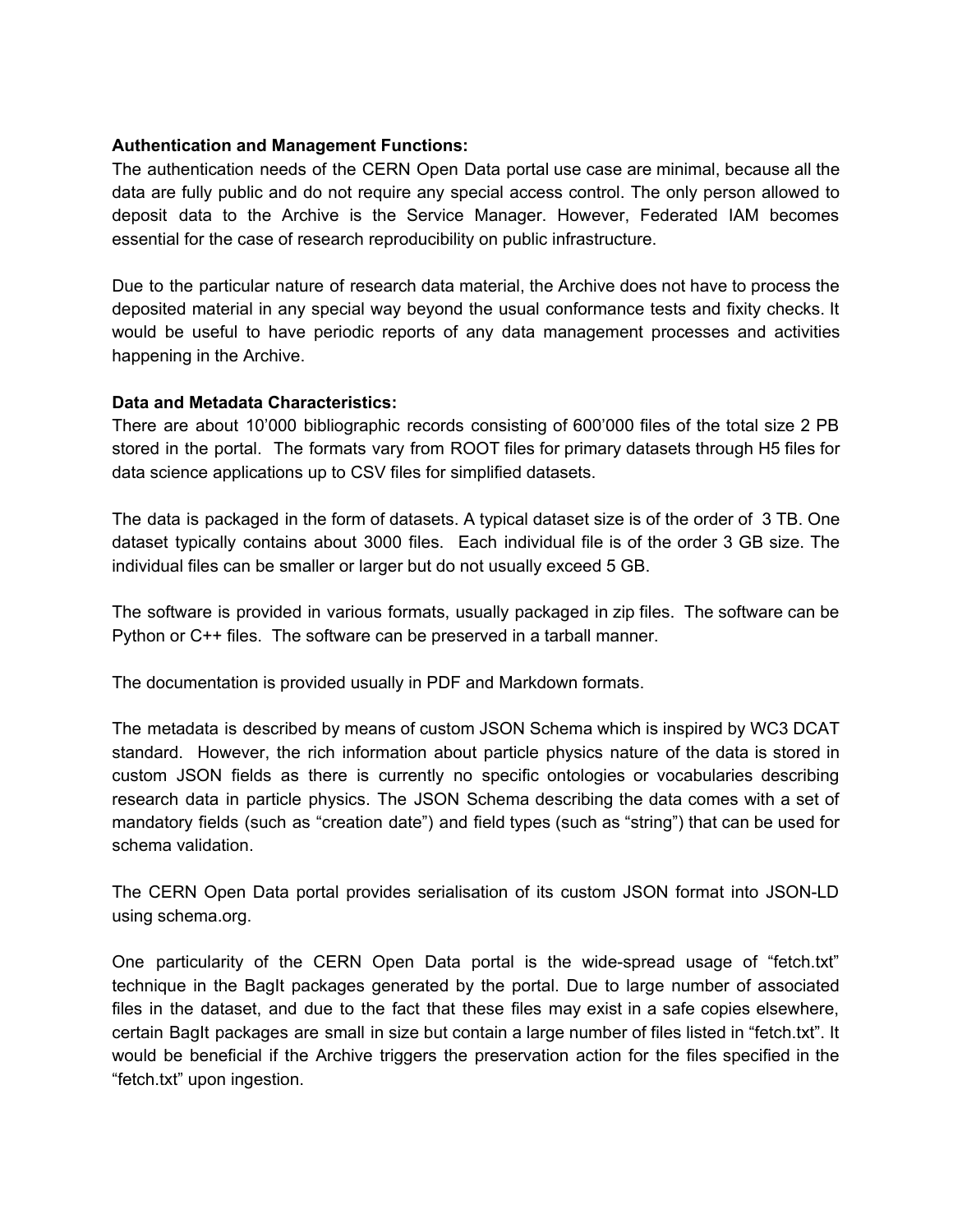#### **Interface Characteristics:**

For the basic use case, there are no particular requirements on interfaces. The Service Manager should have a well-defined way how to deposit data for ingestion by the Archive and how to retrieve data from the Archive. For both ingestion and recall, the HTTP protocol with well-defined REST API services are preferred.

For the advanced use case, we would need the Archive to support XRootD access to files so that the Archive could be used by the physicists directly without passing by the CERN Open Data portal.

For the service manager dashboard, a web access should be offered for interactive peruse. A REST API access to report logs for individual assets or for certain time periods would be a plus.

#### **Reliability Requirements:**

For the basic use case, the Archive should be able to guarantee file recall within a few hours. For the advanced use case, the Archive should be able to guarantee "immediate" file recall. In both cases, the Archive is expected to store sufficient number of copies of data on disks or tapes in order to guarantee bit preservation.

#### **Compliance and Verification:**

The Archive should validate the integrity of deposited material through JSON Schema validation upon ingestion.

The Archive should run periodic fixity checks to verify the checksums of the deposited files.

## **Cost Requirements:**

For the basic preservation and archiving part, we are looking at the most effective cost solution that would guarantee minimally reasonable ingestion and recall speeds (estimated around 10 Gbps). However, we expect that for the "research reproducibility" use case, the speeds should be at least one order of magnitude higher.

The focus is on providing excellent data integrity in the archiving service in order to avoid data loss. The data recalls from the Archive are expected to be very rare. The service cost should include data preservation management tasks to guarantee the service over a long period (more than 5 years).

For the advanced for the "research reproducibility" use case, the cost will have to be studied in detail with respect to offering (i) XRootD protocol for recall; (ii) S3 storage for CVMFS service at CERN; (iii) running CVMFS server on external infrastructure; (iv) sufficient bandwidth to reply to N connected physicists.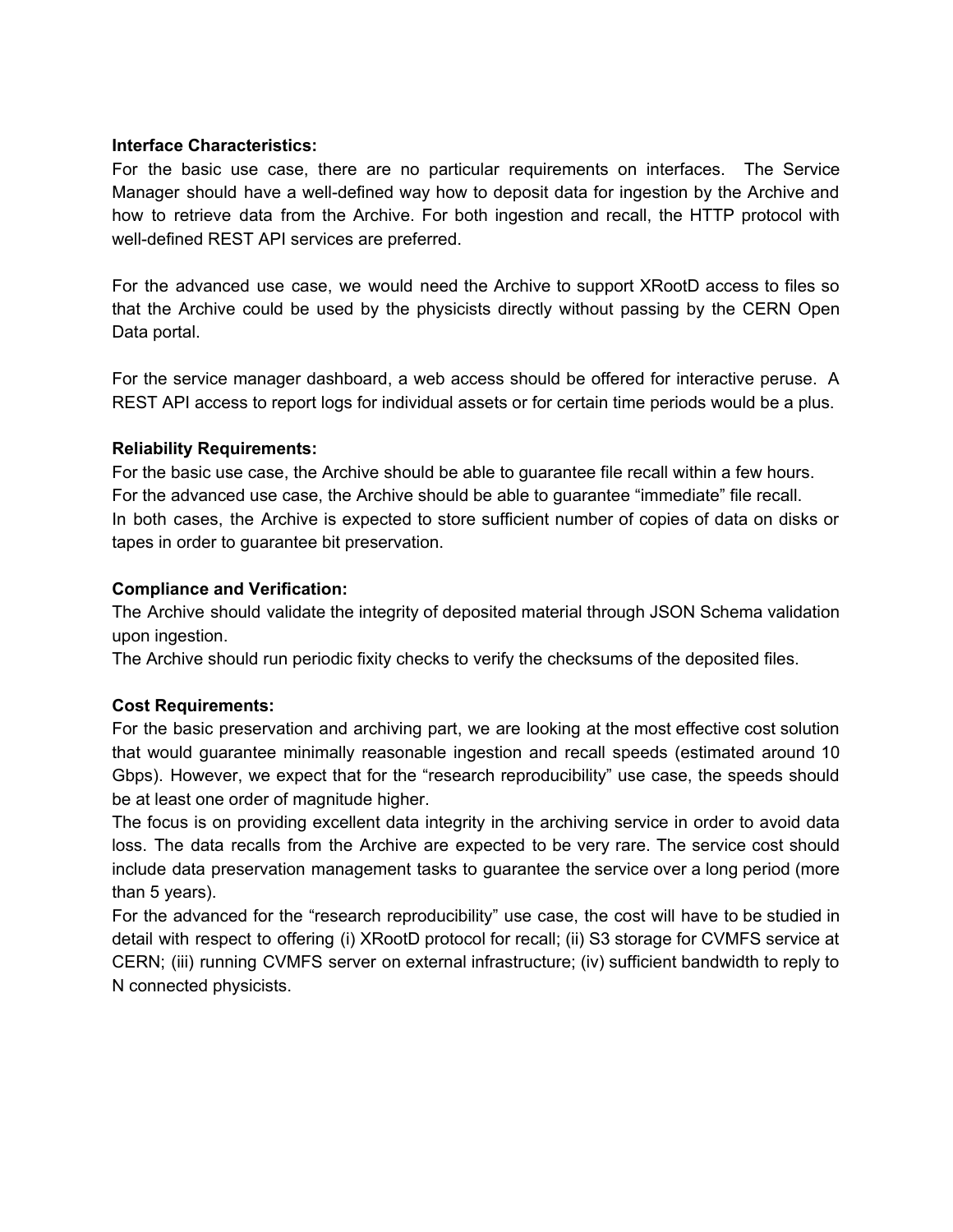# **Initial Data Management Plan:**

| <b>DMP Topic</b>                                              | What needs to be addressed                                                                                                                                                                                                                                                                                                                                                                                                                                                                                                                                                                                                                                                                                                                                                                                                                                                                                                                                                   |
|---------------------------------------------------------------|------------------------------------------------------------------------------------------------------------------------------------------------------------------------------------------------------------------------------------------------------------------------------------------------------------------------------------------------------------------------------------------------------------------------------------------------------------------------------------------------------------------------------------------------------------------------------------------------------------------------------------------------------------------------------------------------------------------------------------------------------------------------------------------------------------------------------------------------------------------------------------------------------------------------------------------------------------------------------|
| Data description and collection or re-use of<br>existing data | The CERN Open Data portal manages several<br>Petabytes of open data from LHC particle<br>physics. The data are released by LHC<br>collaborations in periodic batches after a<br>certain embargo period to ensure their<br>correctness. The data consists of raw data<br>samples, experimental collision datasets and<br>simulated datasets suitable for physics<br>research use cases, the dedicated samples for<br>designated communities such as Machine<br>Learning and Data Science, up to simplified<br>derived data formats and event display files<br>suitable for education use cases. The data<br>includes detailed provenance information<br>with configuration files, virtual machines<br>images, Docker containers, data production<br>and analysis examples demonstrating how to<br>work with the data. The data formats include<br>physics-specific ROOT format,<br>machine-friendly H5 format, up to simplified<br>CSV and JSON formats for derived datasets. |
| Documentation and data quality                                | All released data is managed by a digital<br>repository and is described as bibliographic<br>records in JSON format. The format follows a<br>custom JSON Schema describing the particle<br>physics domain and allows to ensure the<br>conformance of metadata information to<br>described standard. The data is exportable in<br>general formats via schema.org and JSON-LD.<br>The bibliographic records contain information<br>about data selection, validation and reuse.<br>Several analysis examples help to ensure the<br>data quality by allowing to rerun example<br>code against data periodically. The data is<br>released on the CERN Open Data portal is<br>carried out in close collaboration with LHC<br>experiments and follows their centralised<br>DMP plans and QA practices.                                                                                                                                                                              |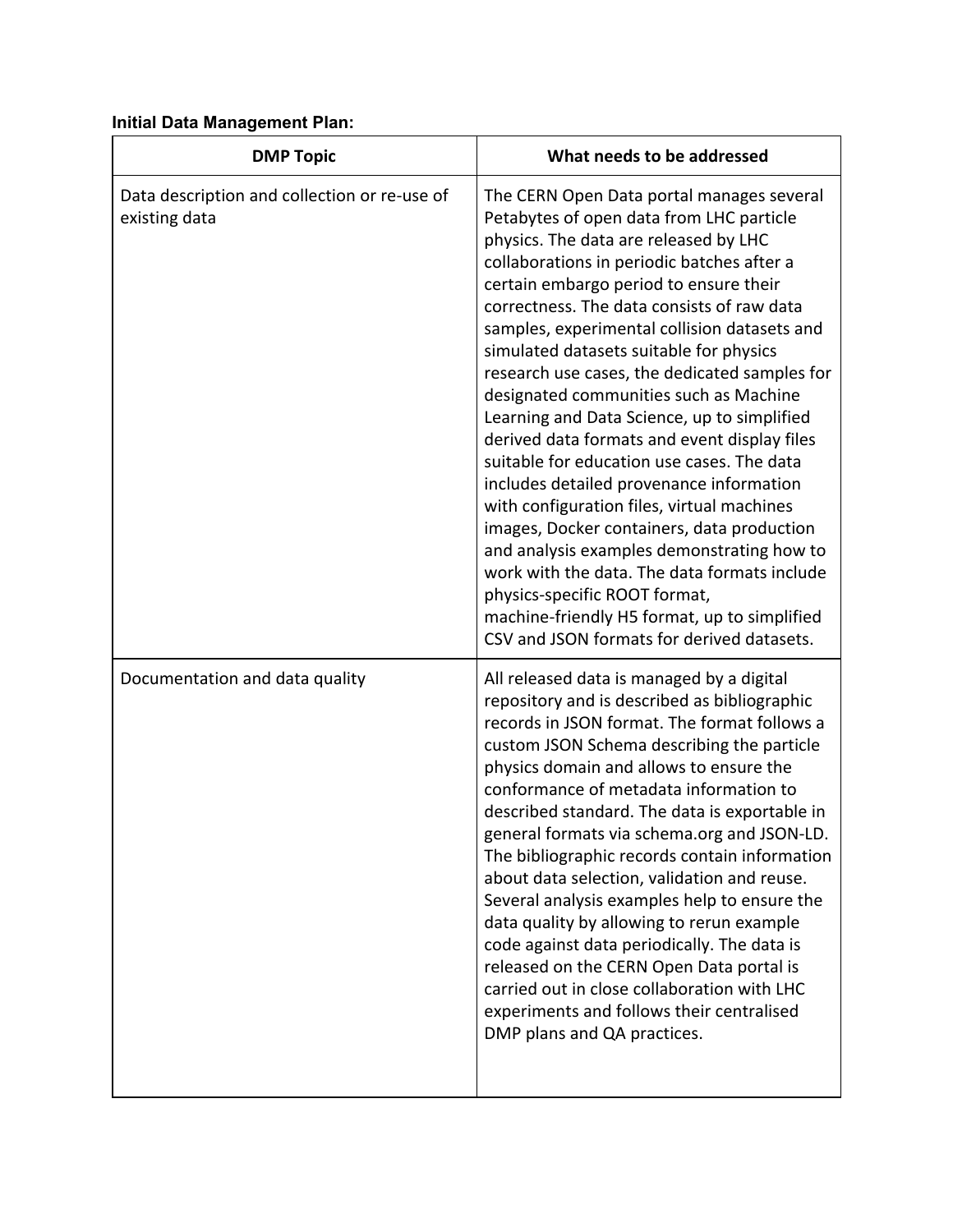| Storage and backup during the research<br>process   | The data is stored on a CERN EOS distributed<br>storage platform using several disk copies.<br>The critical datasets are to benefit from tape<br>storage for longer term. The ARCHIVER use<br>case seeks to establish an independent copy<br>of the open data portal content on cloud<br>premises, looking at increasing safety via<br>independent archive. The data is fully public<br>and can therefore be does not contain any<br>personal or sensitive information. The use<br>case does not require any particular data<br>protection plan.                                                                                                                                                                                                                                  |
|-----------------------------------------------------|-----------------------------------------------------------------------------------------------------------------------------------------------------------------------------------------------------------------------------------------------------------------------------------------------------------------------------------------------------------------------------------------------------------------------------------------------------------------------------------------------------------------------------------------------------------------------------------------------------------------------------------------------------------------------------------------------------------------------------------------------------------------------------------|
| Legal and ethical requirements, codes of<br>conduct | The data concerns with disseminating open<br>particle physics datasets and software and<br>therefore does not contain any particular<br>personal information. The data is typically<br>released under CCO waiver (for datasets) and<br>GNU/GPL, ASL, BSD and MIT ASL licenses (for<br>software). The data are fully open and can be<br>accessed by anybody. The data does not<br>contain any personal information and does<br>not require anonymisation.                                                                                                                                                                                                                                                                                                                          |
| Data sharing and long-term preservation             | The data is managed by an Invenio digital<br>repository instance that offers FAIR services<br>for general public to discover, access, cite<br>and reuse the data. The access protocols<br>include HTTP and XRootD. The most<br>important data assets such as collision and<br>simulated datasets are minted with a DOI;<br>the accompanying supplementary material<br>such as configuration file snippets are<br>accessible via local PID. The data sharing is<br>governed by corresponding open licenses<br>such as CCO waiver for data and GNU/GPL for<br>software. The ARCHIVER use case seeks to<br>establish an independent<br>preservation-friendly archive on cloud, for<br>example for disaster recovery purposes (basic<br>use case), in which case the access is mostly |